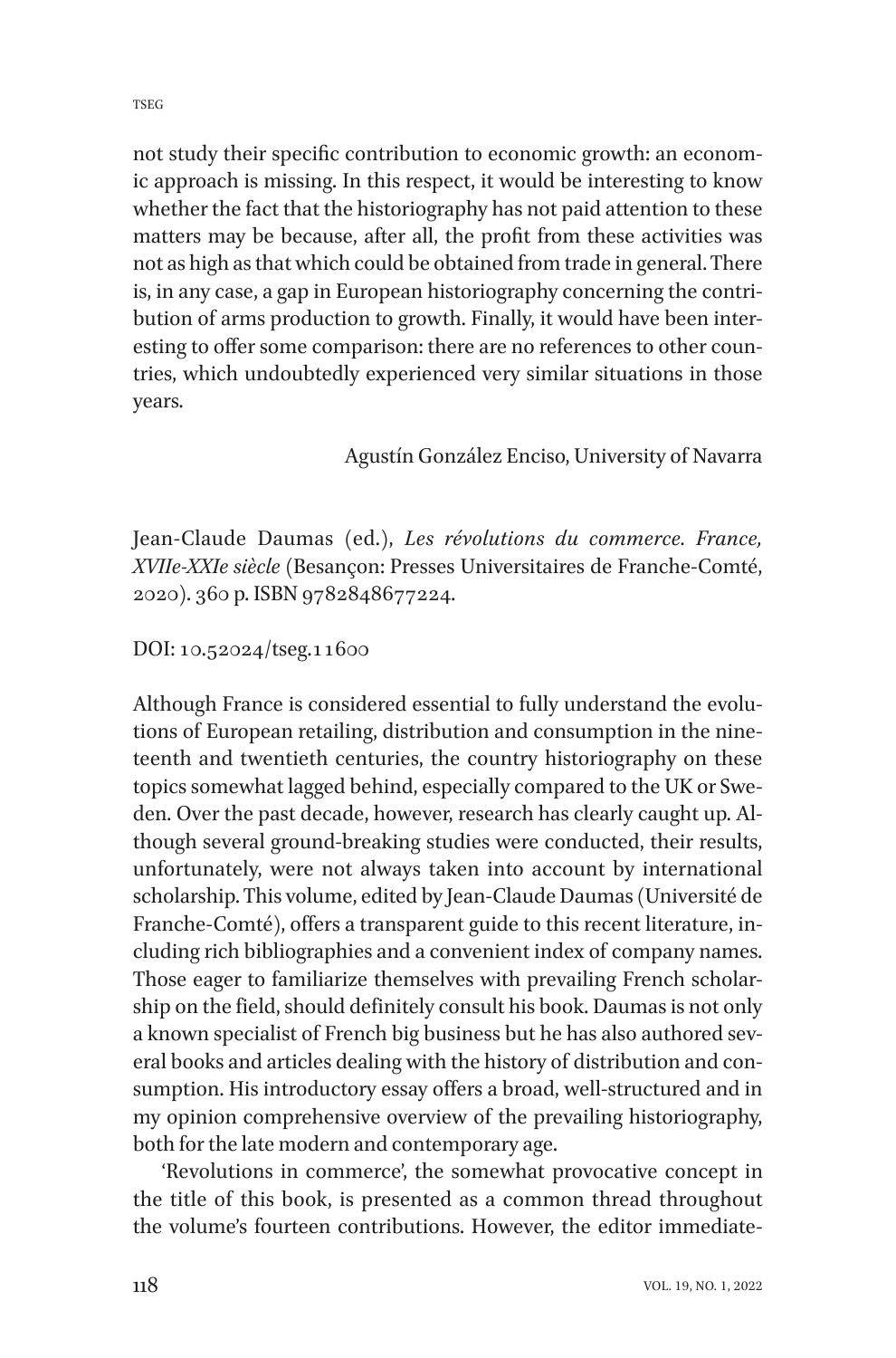ly and rightfully questions its validity. In contrast to contemporary media, who eagerly and repeatedly qualify new phenomena in retail as ground-breaking or world-shattering, for instance the current shift towards e-commerce, historians should only cautiously apply such labels. Daumas and his co-authors repeatedly underscore the path-dependency of commercial and consumption practices. They highlight the many failed experiments and stress how cultural and socio-political considerations hampered the implementation of technical and methodological innovations, while nonetheless also recognizing the profound nature of particular shifts in retail practices and consumer behaviour. As for other European countries, the history of French retail modernisation offers many more examples of selective adaption and hybrid innovation than of outright and uncompromising 'revolutionary violence'.

The first section of the volume, dealing with different retail formats and distribution models, encompasses no fewer than seven contributions. Natacha Coquery (Lyon 2) evaluates the impact on independent retailing of the emerging culture of consumption in eighteenth century France. Julien Villain (Evry-Val d'Essonne) offers the results of an in-depth study of the shop landscape in the eighteenth century Lorraine region. The transformations of independent retail in nineteenth century Besançon are analysed by Marie Gillet (Franche Comté). The groundbreaking role of the emblematic nineteenth century French department store, both in its bourgeois and popular variants, is lucidly summarized by the editor. Somewhat in contrast with the perspective offered by these 'heralds of modernity', Anaïs Albert (Paris Diderot) studies the remarkable expansion of credit sales stores, serving a more popular clientele in *Belle Epoque* Paris. When surveying the extremely varied landscape of twentieth century food retailing in Europe, France is especially renowned for its many successful grocery chains. They had a profound impact on emerging consumer culture in the nation vast countryside. Two of those *succursalistes* are the subject of a case-study: the Docks Rémois by Denis McKee and Casino by Olivier Londeix. In 2019, the latter's PhD dissertation (Paris Nanterre) was awarded the French business history price and was subsequently published (2021). Both authors pay due attention to the (complex) identities and organization of these networks, their commercial strategies and innovations and to the divergent profiles of their local outlets and managers.

The second part of the volume contains three contributions applying a sectoral perspective on distribution. Philippe Meyzie (Bordeaux Montaigne) studies the remarkable multiplication and specialization